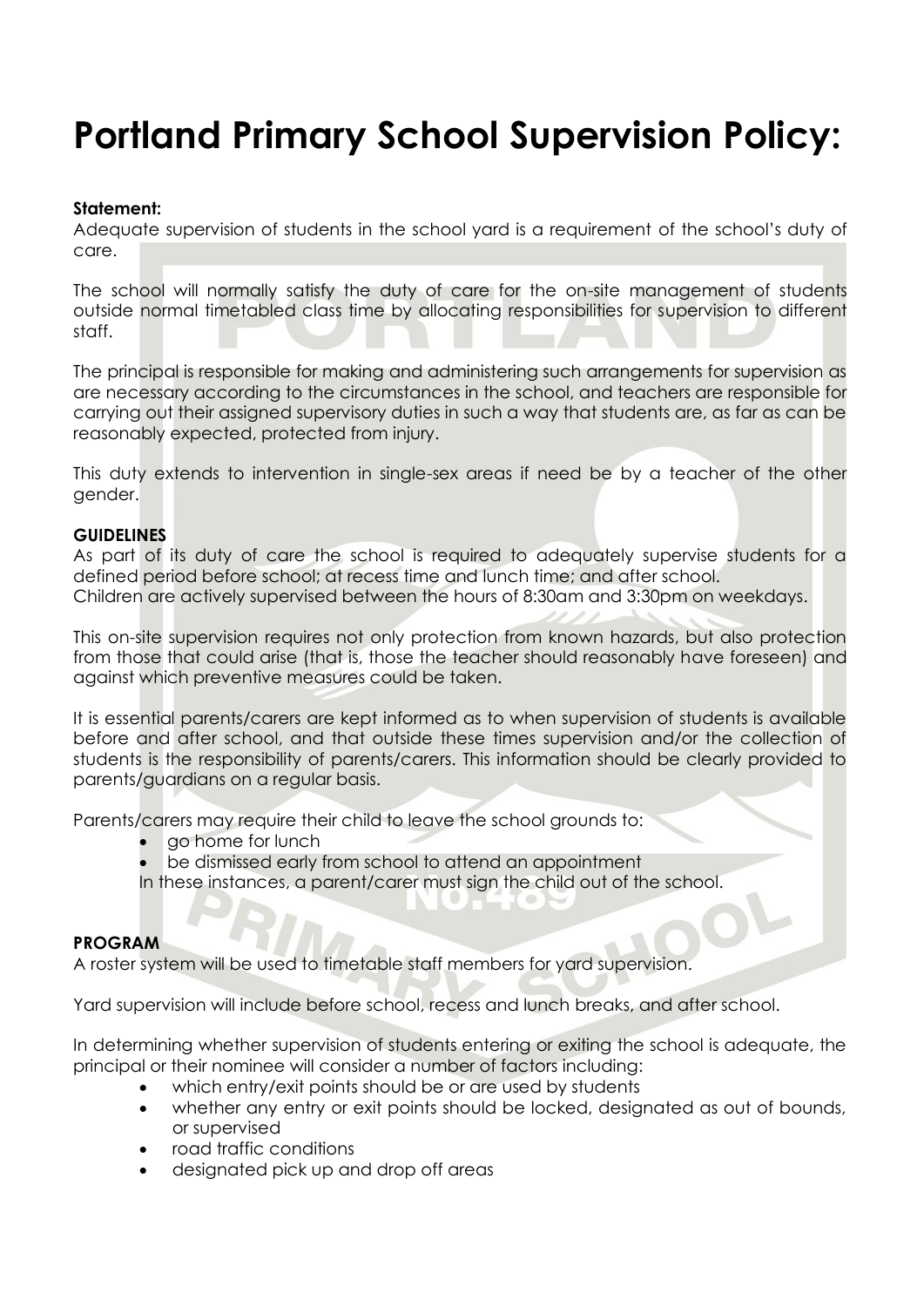The supervision of the arrival and departure of any school contract buses is a matter for the discretion of the principal who will consider the following:

- the number of students alighting from and boarding the bus at the school
- the age of students alighting from or boarding the bus
- the times of the arrival and departure of the bus(es)
- the location of the pick-up and drop-off points in relation to the other areas of the school
- whether supervision is required to protect students on the bus, or from unruly student behaviour when boarding or alighting from the bus

The supervision of the arrival and departure of any students on public transport is a matter for the discretion of the principal who will consider whether supervision is required to protect students on the bus, or from unruly student behaviour when boarding or alighting from the bus.

Parents/carers are discouraged from sending their children to school before the designated supervision time in the morning. Parents/carers are encouraged to pick up their child by the end of the designated end of day supervision period. Parents will also be informed via the school's newsletter the times when staff members will be rostered to undertake yard supervision before and after school each day.

Students must be signed out of the school if departing prior to dismissal time. A record of early departures is to be kept in the Administration Office and completed for all students departing the school early.

**Note:** When a student departs from the school (following initial attendance) without authorisation, the parent/guardian will be informed immediately.

# **This policy is to be read in conjunction with the school's 'Duty of Care Policy'**

**LINKS AND APPENDICES (including processes related to this policy)** Links which are connected with this policy are:

**[DEECD Student Supervision Policy](http://www.education.vic.gov.au/school/principals/spag/safety/Pages/supervision.aspx#mainContent)** 

Appendices which are connected with this policy are: Appendix A: On-Site Supervision of Students Procedures

# **EVALUATION**

This policy will be reviewed every two years or more often if necessary due to changes in regulations or circumstances. regulations or circumstances.CHO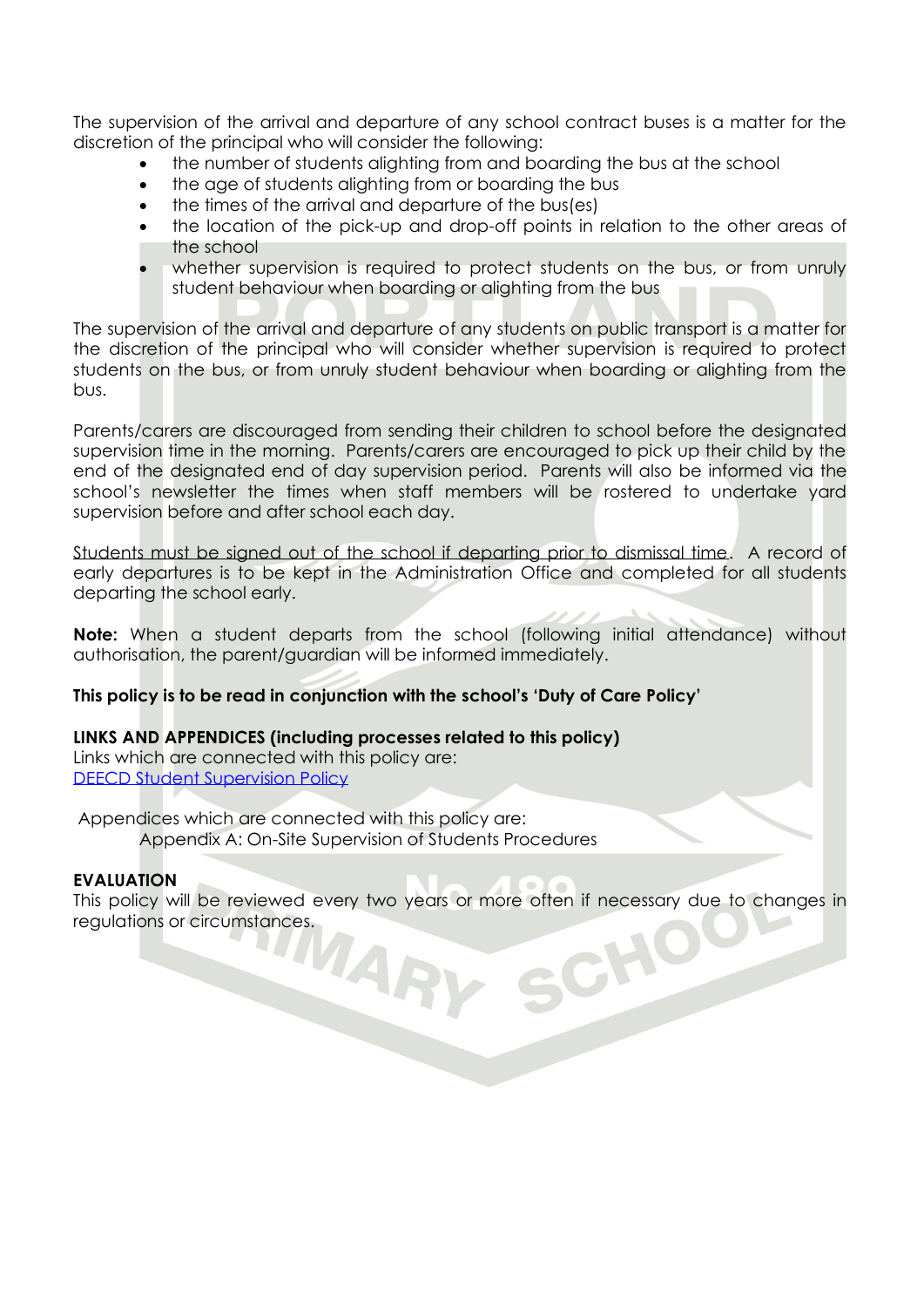# **Appendix A**

#### **On-Site Supervision of Students Procedures Introduction**

The processes outlined below provide adequate and appropriate supervision of students in the school so the school fulfills its duty care to its students in terms of on-site supervision.

## **Supervision before and after school**

The school will provide staff supervision for students arriving before school between 8.30am and 8.50am.

The school will provide staff supervision for students after school between 3.15pm and 3.30pm.

This information is provided to parents/guardians on a regular basis via the school newsletter. Outside of these times the supervision and/or the collection of students is the responsibility of parents/guardians.

Sufficient teachers will be allocated by the school principal or their nominee to supervise students during these periods

Should a teacher be called away to other duties alternate supervision arrangements will be put in place in consultation with the principal or their nominee.

# **Supervision at recesses and lunch time**

Students are required to be adequately supervised during recesses and lunch times. In order to ensure that students are adequately supervised, a 'Yard Duty Roster' will be created each term allocating teachers to supervise students in defined areas of the school grounds during these times.

Details of the roster are communicated to teachers at staff meetings, daily bulletin and via the staff noticeboard.

For students who seek to leave school premises during lunch or recess, procedures must be in place that incorporate:

- written parent/guardian requests for students under 18
- short and long term lunch passes.

## **Unauthorised student departure from school**

When a student departs from the school (following initial attendance) without authorisation, the parent/guardian will be informed immediately – in the case that the parent cannot be contacted, the police will be notified.

 $\bullet$ 

Where there is reasonable concern for the student's safety or the safety of others, immediate contact will also be made with the police and the Department's Emergency and Security Management Branch, telephone 9589 6266 (24 hour service).

## **Early departure of students prior to dismissal time**

Students must be signed out of the school if departing prior to dismissal time.

A record of early departures is to be kept in the Administration Office and completed for all students departing the school early. Details will include the student's name, grade, the time of departure and the name of the person collecting the student.

• No parents/carers are permitted to take students directly from the classroom.